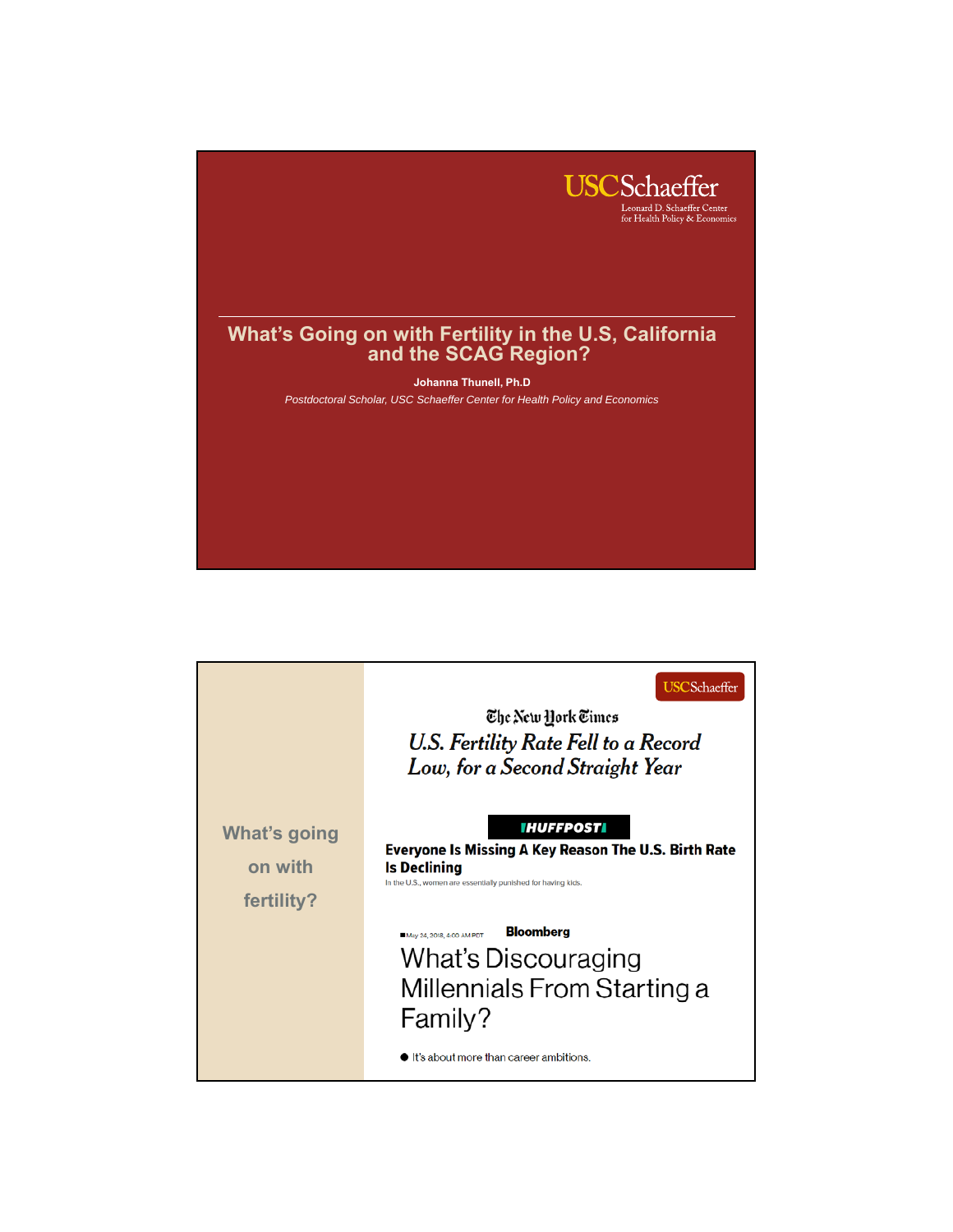

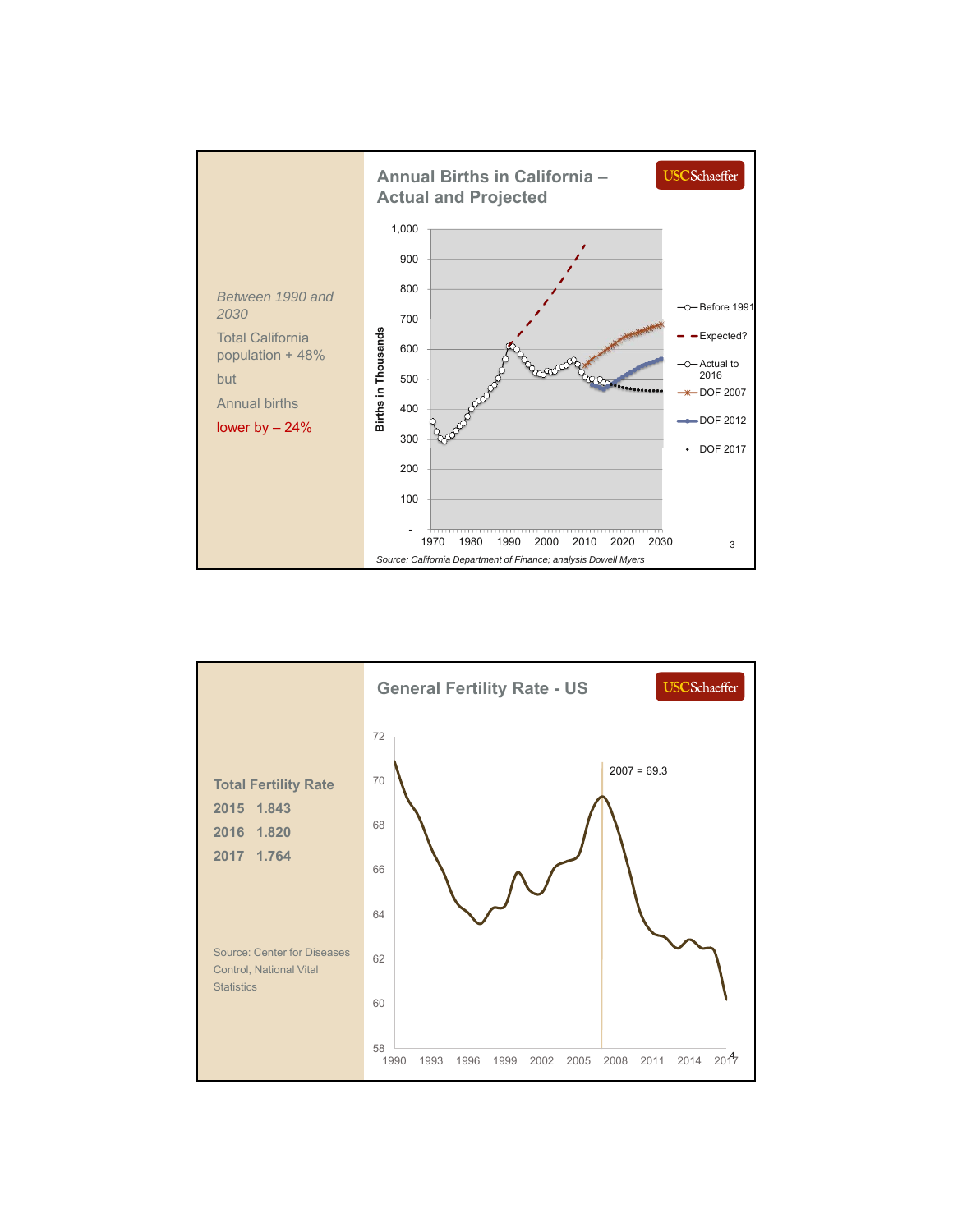

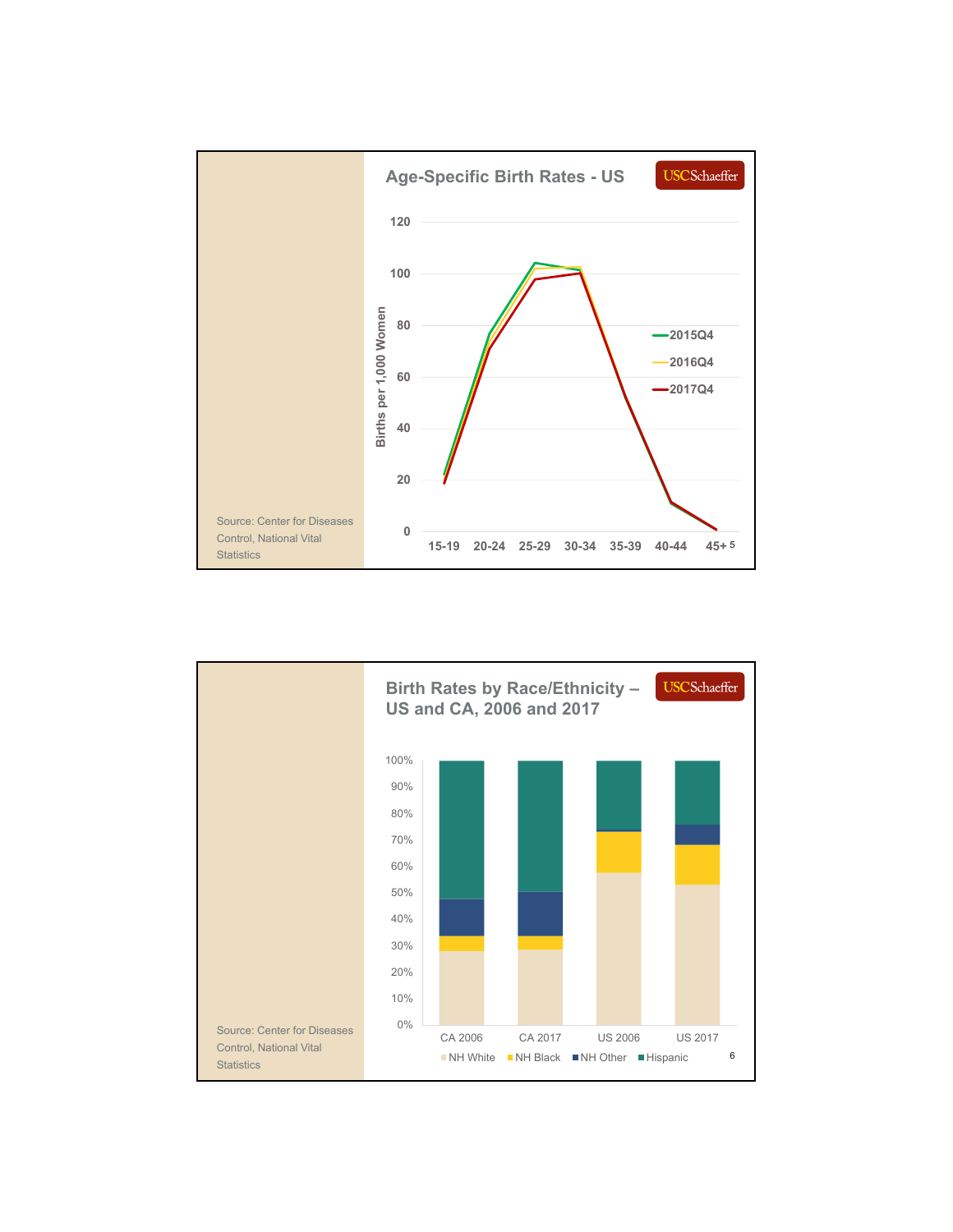

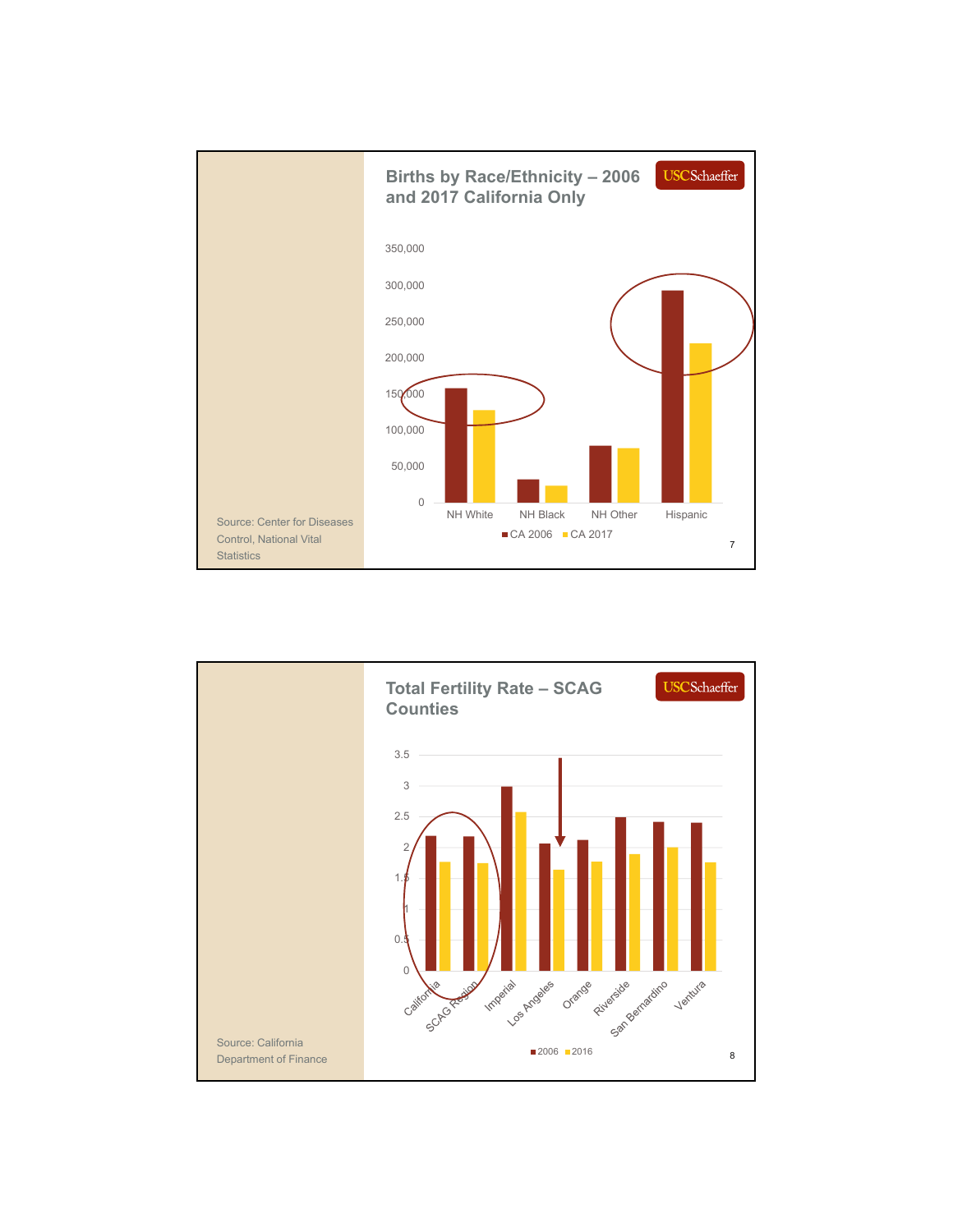| <b>USCS</b> chaeffer<br>So what's going on? |   |
|---------------------------------------------|---|
|                                             |   |
| • Financial insecurity                      |   |
| <b>Cultural shift</b><br>$\bullet$          |   |
| • More working parents                      |   |
| <b>Delayed childbearing</b><br>$\bullet$    |   |
| <b>Workplace policy</b><br>$\bullet$        |   |
| • Public policies                           |   |
| <b>Migration</b><br>$\bullet$               |   |
|                                             | 9 |

| <b>Public Policy Options</b>              | <b>USCS</b> chaeffer |
|-------------------------------------------|----------------------|
|                                           |                      |
| • Child care subsidies +                  |                      |
| Baby bonus +<br>$\bullet$                 |                      |
| • Parental leave +                        |                      |
| <b>Maternity leave only?</b><br>$\bullet$ |                      |
| • Part-time work +                        |                      |
| · School schedules?                       |                      |
| • Butdifferences across                   |                      |
| socioeconomic background                  | 10                   |